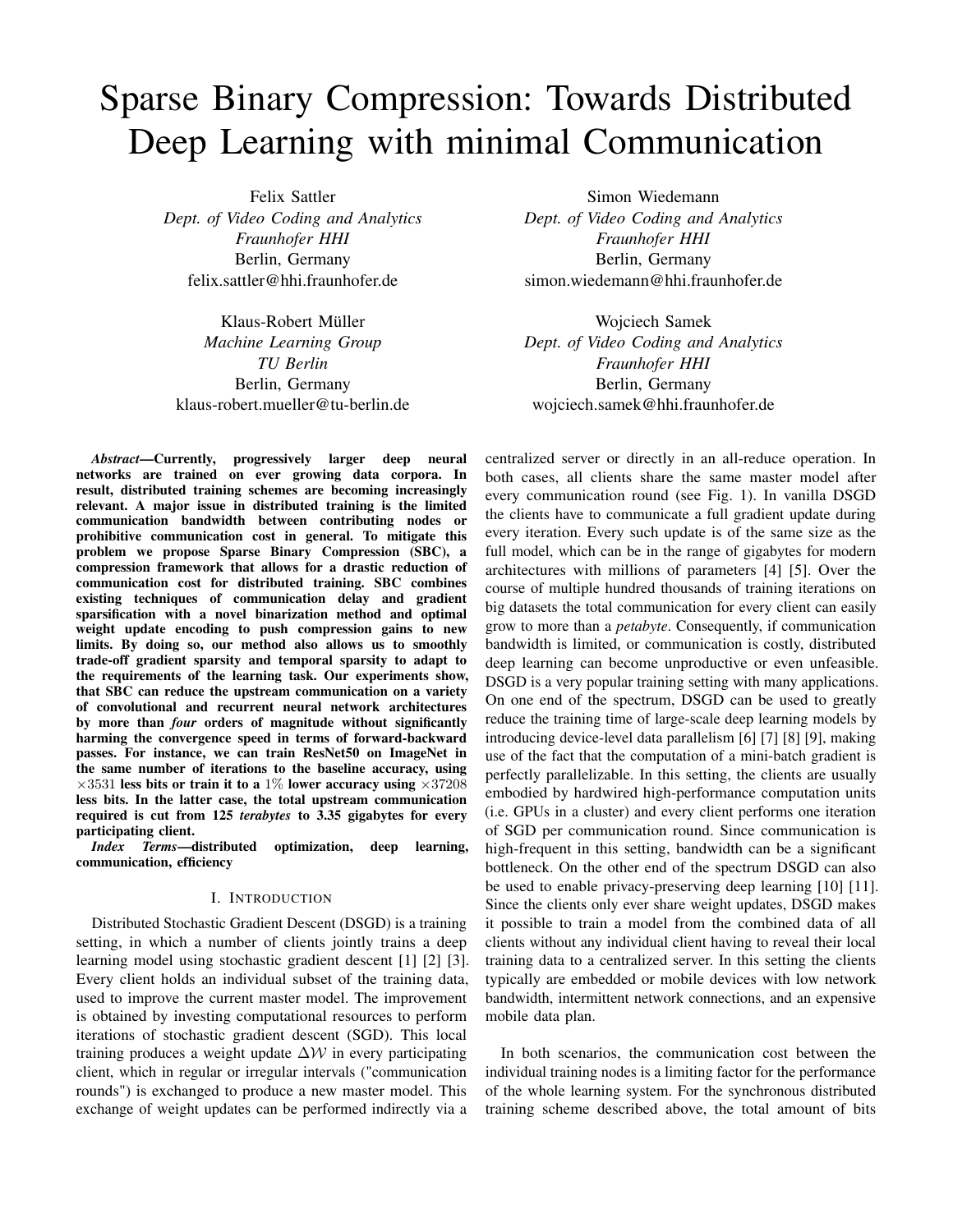

Fig. 1: One communication round of communication-efficient DSGD: 1.) Clients compute a weight-update based on their local data. 2.) Clients exchange weight-updates. 3.) Clients aggregate the weight-updates. Exchange and aggregation of weight-updates can also be performed via a parameter server as described in Algorithm 1.

communicated by every client during training is given by

$$
b_{total} \in \mathcal{O}\left(\underbrace{N_{iter} \times f}_{\text{\# communication rounds}} \times \underbrace{|\Delta \mathcal{W}_{\neq 0}| \times (\bar{\mathbf{b}}_{pos} + \bar{\mathbf{b}}_{val}))}_{\text{\# bits per communication}}
$$
\n(1)

where  $N_{iter}$  is the total number of training iterations (forwardbackward passes) every client performs,  $f$  is the communication frequency,  $|W_{\neq 0}|$  is the sparsity of the weight update and  $\bar{b}_{pos}, \bar{b}_{val}$  respectively are the average number of bits required to communicate the position and the value of the non-zero elements (if  $W$  is dense, the positions of all weights are predetermined and no position bits are required).

Substantial research has gone into the effort of reducing the amount of communication necessary between the clients via lossy compression schemes. Using the systematic of (1), we can organize these prior approaches into three different groups:

Sparsification methods restrict weight updates to modifying only a small subset of the parameters, thus reducing  $|\Delta W_{\neq 0}|$ . Strom [12] presents an approach (later modified by Tsuzuki et al. [13]) in which only gradients with a magnitude greater than a certain predefined threshold are sent to the server. All other gradients are aggregated into a residual. This method achieves compression rates of up to 3 orders of magnitude on an acoustic modeling task. In practice however, it is hard to choose appropriate values for the threshold, as it may vary a lot for different architectures and even different layers. Instead of using a fixed threshold to decide what gradient entries to send, Aji et al. [14] use a fixed sparsity rate. They only communicate the fraction  $p$  entries of the gradient with the biggest magnitude, while also collecting all other gradients in a residual. At a sparsity rate of  $p = 0.001$  their method slightly degrades the

 $\Delta W$   $\Delta W$   $\Delta W$  couple communication rounds and applying momentum factor convergence speed and final accuracy of the trained model. Lin et al. [15] present modifications to the work of Aji et al. which close this performance gap. These modifications include using a curriculum to slowly increase the amount of sparsity in the first masking to overcome the problem of gradient staleness. Their method achieves compression rates ranging from  $\times$ 270 to  $\times$ 600 on different architectures, without slowdown in convergence speed. The convergence of sparsified SGD has been established under differently strong assumptions for both strongly convex and non-convex objective functions [16] [17].

> Communication delay methods try to reduce the communication frequency f. McMahan et al. [11] propose Federated Averaging to reduce the cumulative communication. In Federated Averaging, instead of communicating after every iteration, every client performs multiple iterations of SGD to compute a weight update. The authors observe that this delay of communication does not significantly harm the convergence speed in terms of local iterations and report a reduction in the number of necessary communication rounds by a factor of  $\times10$  -  $\times100$  on different convolutional and recurrent neural network architectures. In a follow-up work Konevcny et al. [18] combine this communication delay with random sparsification and probabilistic quantization. They restrict the clients to learn random sparse weight updates or force random sparsity on them afterwards ("structured" vs "sketched" updates) and combine this sparsification with probabilistic quantization. While their method also combines communication delay with (random) sparsification and quantization, and achieves good compression gains for one particular CNN and LSTM model, it also causes a major drop in convergence speed and final accuracy.

> Dense quantization methods try to reduce the amount of value bits  $\bar{b}_{val}$ . Different quantization methods have been proposed that reduce the bit-width of the gradients to ternary [19], binary [20] [21] or arbitrary [22] bitwidths. Like the sparsification methods discussed above these methods also benefit from error accumulation [23]. While these methods are theoretically well-founded and often come with convergence guarantees, they are also limited to a maximum compression rate of  $\times$ 32, compared to the regular 32-bit encoding.

## II. ON THE ACCUMULATION OF GRADIENT INFORMATION

Communication delay and accumulating sparsification methods as described above already achieve impressive compression rates, however the phenomenon underlying their successes is still only poorly understood. We present a new information-theoretic perspective that is based on the observation that both of these approaches achieve compression by accumulating gradient information locally before sending it to the server. In the case of communication delay all gradients are accumulated uniformly for a fixed amount of iterations, while in the case of sparsification methods they are accumulated non-uniformly until they exceed some fixed or adaptive threshold. In both cases the rate of compression is proportional to the number of steps that the updates are being delayed on average.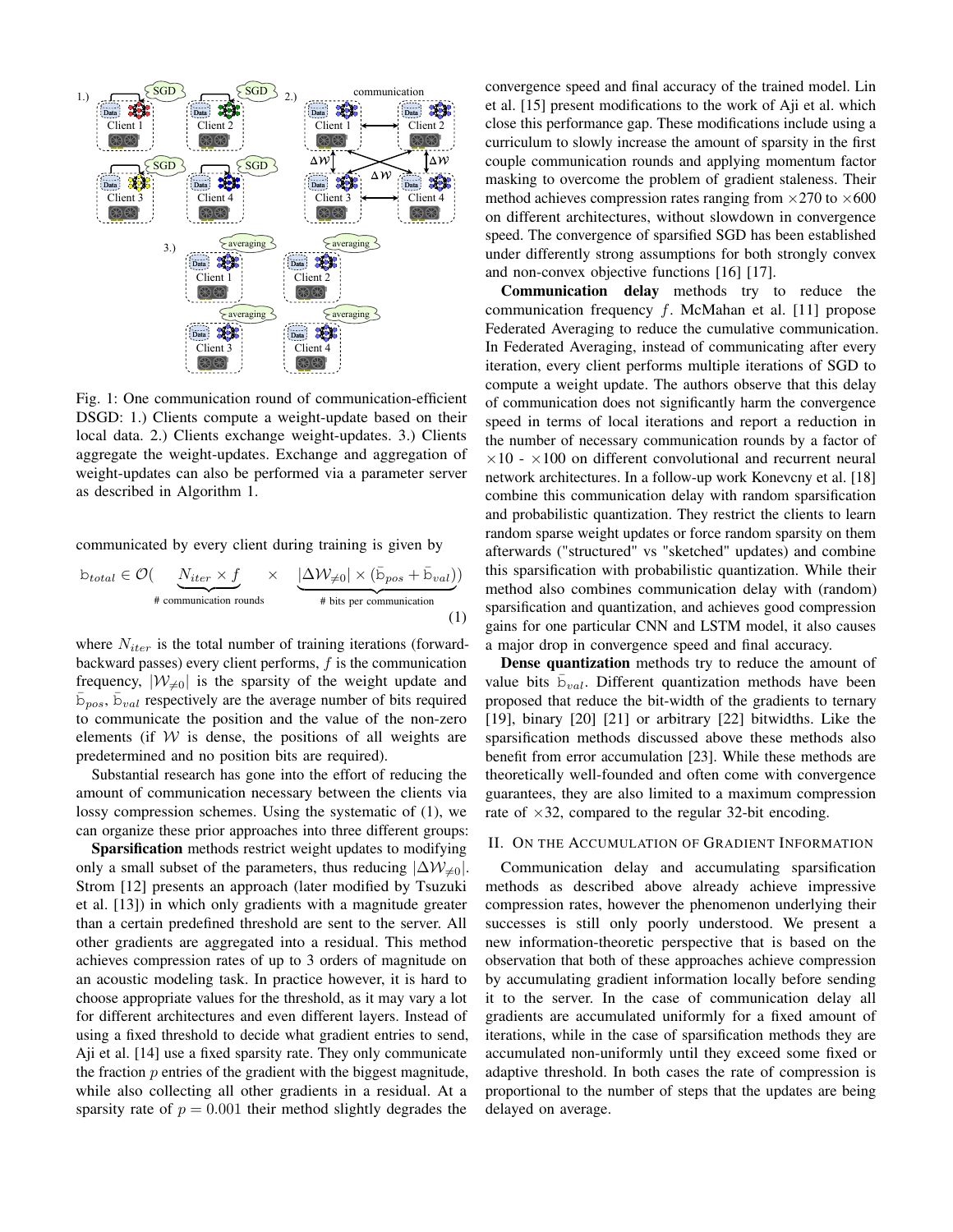Consider now the optimization path  $\Delta W_1, \dots, \Delta W_T$  taken by SGD on the loss-surface between some initialization point  $W_0$ and the model  $W_T = W_0 + \sum_{t=1}^T \Delta W_t$  trained for T iterations. Following this path, we can model the changes occurring to any individual weight in the network  $w$  as a noisy stochastic process via

$$
\Delta w^t = s^t + n^t, \ t = 1, \ldots, T \tag{2}
$$

where  $s<sup>t</sup>$  denotes the deterministic signal (i.e. the true direction of the minimum), while  $n<sup>t</sup>$  denotes the noise, induced by minibatch sampling in SGD ("batch noise") and the stochasticity of the learning process itself ("optimization noise", see Fig. 2 for an illustration). Motivated by the central limit theorem and empirical investigations by [24] we can make the simplifying assumption (a) that this noise  $n<sup>t</sup>$  is normally distributed at every time-step  $n^t \sim \mathcal{N}(0, \sigma^2)$  with the variance being constant in time  $\mathbb{V}(n^t) = \sigma^2$  for all  $t = 1, ..., T$ . Since the optimization process has the tendency to damp noise as investigated for instance in [25] it is also reasonable to assume (b) that the noise is (negatively) self-correlated. The noise process is then given by  $n^1 = N^1$ ,  $n^t = \alpha n^{t-1} + N^t$ , with  $N^t$  normally distributed and all  $N^t$  uncorrelated,  $\alpha \in (-1,0)$ . Given these assumptions it is straight-forward to bound the variance of the accumulated parameter updates.

Proposition 1. *Under assumptions (a) and (b), the variance of the accumulated noise can be bounded by*

$$
\mathbb{V}(\sum_{t=1}^{T} n^t) \le \sigma^2 (T(1+\alpha) + 1). \tag{3}
$$

*Proof.* Since

$$
n^{t} = \alpha n^{t-1} + N^{t} = \alpha(\alpha n^{t-2} + N^{t-1}) + N^{t}
$$
  
=  $\alpha^{2} n^{t-2} + \alpha N^{t-1} + N^{t}$   
=  $\alpha^{\tau} n^{t-\tau} + \sum_{i=0}^{\tau-1} \alpha^{i} N^{t-i}$  (4)



Fig. 2: Sources of noise in SGD (illustration): Left: Optimization noise, caused by Gradient Descent overshooting. Bouncing between the walls of the ravine results in negatively correlated noise. Right: Batch noise, caused by the batch loss being only a noisy approximation of the full empirical loss.

it holds that

$$
cov(n^{t-\tau}, n^t) = cov(n^{t-\tau}, \alpha^{\tau} n^{t-\tau} + \sum_{i=0}^{\tau-1} \alpha^i N^{t-i})
$$

$$
= \alpha^{\tau} \sigma^2 + \sum_{i=0}^{\tau-1} \alpha^i \underbrace{cov(n^{t-\tau}, N^{t-i})}_{=0} = \alpha^{\tau} \sigma^2
$$
(5)

With equation (5) it follows that

$$
\mathbb{V}(\sum_{t=1}^{T} n^{t}) = \sum_{t_{1}=1}^{T} \sum_{t_{2}=1}^{T} \text{cov}(n^{t_{1}}, n^{t_{2}})
$$
(6)

$$
= \underbrace{\sum_{t=1}^{T} \text{cov}(n^{t}, n^{t})}_{T\sigma^{2}} + 2 \underbrace{\sum_{t=1}^{T-1} \text{cov}(n^{t}, n^{t+1})}_{\alpha(T-1)\sigma^{2}} + \underbrace{(7)}_{\alpha(T-1)\sigma^{2}}
$$
\n
$$
2 \underbrace{\sum_{t=1}^{T-2} \text{cov}(n^{t}, n^{t+2})}_{\alpha^{2}(T-2)\sigma^{2}} + \dots + 2 \underbrace{\text{cov}(n^{1}, n^{T})}_{\alpha^{T-1}(1)\sigma^{2}} \quad (8)
$$

For negatively correlated noise  $\alpha \in (-1,0)$  we can bound this term by

$$
\mathbb{V}(\sum_{t=1}^{T} n^{t}) = \sigma^{2}(T + 2\sum_{\tau=1}^{T-1} \alpha^{\tau}(T - \tau))
$$
\n(9)

$$
= \sigma^2 (T + 2 \frac{\alpha^{T+1} - \alpha^2 T + \alpha T - \alpha}{(\alpha - 1)^2})
$$
 (10)

$$
= \sigma^{2}(T+2\frac{(\alpha-\alpha^{2})}{(\alpha-1)^{2}}T+2\frac{\alpha^{T+1}-\alpha}{(\alpha-1)^{2}})
$$
 (11)

$$
\leq \frac{1}{2}\alpha \qquad \leq \frac{1}{2}
$$
  

$$
\leq \sigma^2 (T(1+\alpha)+1)
$$
 (12)

$$
f\left(1\left(1+\alpha\right)+1\right)\tag{12}
$$

$$
\mathbb{L}^2
$$

Theorem 1 directly leads us to a lower bound on the signalto-noise ratio of the accumulated weight-updates:

Corollary 1. *Under assumptions (a) and (b), accumulation increases the signal-to-noise ratio from*  $\bar{s}/\sigma$  *to* 

$$
SNR(\sum_{t=1}^{T} \Delta w^{t}) = \frac{\mathbb{E}[\sum_{t=1}^{T} s^{t} + n^{t}]}{\sqrt{\mathbb{V}[\sum_{t=1}^{T} s^{t} + n^{t}]}}
$$
(13)

$$
\geq \frac{\sum_{t=1}^{T} s^t}{\sqrt{\sigma^2 (T(1+\alpha)+1)}} \approx \frac{\sqrt{T}}{\sqrt{1+\alpha}} \frac{\bar{s}}{\sigma} \quad (14)
$$

with  $\bar{s} = \frac{1}{T} \sum_{t=1}^{T} s^t$  being the signal-average over time.

This means that a weight-update will be more informative the longer the accumulation period and the stronger the noise correlates temporally. Convergence speed will not be compromised for as long as the information content of the accumulated update is equal to the cumulative information content of the individual updates (c.f. Fig. 2 (c)). This line of reasoning helps to shed light on both the successes of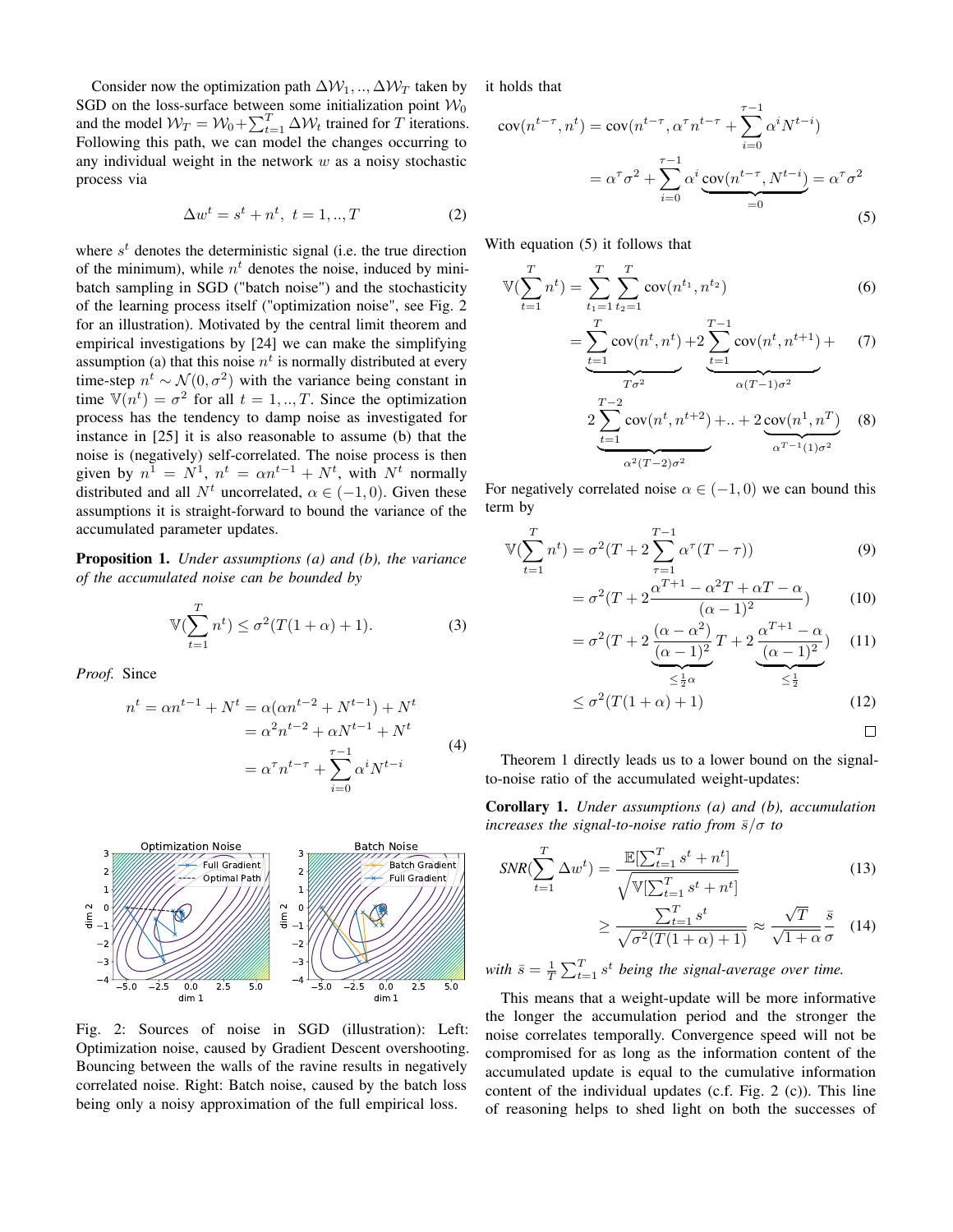

Fig. 3: Validation Error for ResNet32 trained on CIFAR at different levels of temporal and gradient sparsity (the error is color-coded, brighter means lower error). The prior approaches of Gradient Dropping and Federated Averaging can be embedded in a two-dimensional compression framework.

communication delay and gradient sparsification. In fact, it implies that both of these approaches are actually very similar in the way they affect the information flow from client to server on the individual weight level.

We find that this intuition is also verified empirically. Figure 3 shows validation errors for ResNet32 model trained on CIFAR for 60000 iterations at different levels of communication delay and gradient sparsity. We observe multiple things: 1.) The validation error remains more or less constant along the offdiagonals of the matrix where the total sparsity (i.e. the product of communication delay and gradient sparsity) is constant. 2.) The existing methods of Federated Averaging [11] (purple) and Gradient Dropping/ DGC [14] [15](yellow) are just lines in the two-dimensional space of possible compression methods. 3.) There exists a roughly triangular area of approximately constant error, *optimal compression methods lie along the hypotenuse of this triangle*. These results indicate, that communication delay and sparsification with error accumulation affect the convergence in a roughly multiplicative way and that there seems to exist a fixed information budged in DSGD, necessary to maintain unhindered convergence.

In the following we present a framework that allows us to smoothly trade of these two types of gradient accumulation against one another. By doing so our proposed framework can adapt to the requirements of the distributed learning environment and achieve state-of-the-art compression results by reaping the benefits from both approaches.

### III. SPARSE BINARY COMPRESSION

Inspired by our findings in the previous section, we propose Sparse Binary Compression (c.f. Fig. 4), to drastically reduce the number of communicated bits in distributed training. SBC makes use of multiple compression techniques *simultaneously*<sup>1</sup> to reduce all multiplicative components of (1).

In the following  $W$  will refer to the entirety of neural network parameters, while  $W \in \mathcal{W}$  will refer to one specific tensor of weights. Arithmetic operations on  $W$  are to be understood componentwise.

|                         | <b>Algorithm 1:</b> Synchronous Distributed Stochastic |  |
|-------------------------|--------------------------------------------------------|--|
| Gradient Descent (DSGD) |                                                        |  |

- 1 **input:** initial parameters  $W$
- 2 outout: improved parameters  $W$
- 3 init: all clients  $C_i$  are initialized with the same parameters  $W_i \leftarrow W$ , the initial global weight update and the residuals are set to zero  $\Delta W$ ,  $\mathcal{R}_i \leftarrow 0$

```
4 for t = 1, ..., T do
```

```
5 for i \in I_t \subseteq \{1, ..., M\} in parallel do 6 <br>6 Client C_i does:
                      Client C_i does:
  \sigma \vert \bullet msg \leftarrow download<sub>S \rightarrow C<sub>i</sub></sub> (msg)
 \mathbf{s} | • \Delta W \leftarrow Golomb_decode(msg)
\begin{array}{|c|c|c|}\n\hline\n\text{9} & \multicolumn{1}{|c|}{\bullet} & \mathcal{W}_i \leftarrow \mathcal{W}_i + \Delta \mathcal{W} \\
\hline\n\text{10} & \multicolumn{1}{|c|}{\bullet} & \Delta \mathcal{W}_i \leftarrow \mathcal{R}_i + \text{SG}\n\end{array}10 \Big| • \Delta \mathcal{W}_i \leftarrow \mathcal{R}_i + \text{SGD}_n(\mathcal{W}_i, D_i) - \mathcal{W}_i11 \mathbf{P} \cdot \Delta \mathcal{W}_i^* \leftarrow \text{STC}(\Delta \mathcal{W}_i)12 \Big|\Big| • \mathcal{R}_i \leftarrow \Delta \mathcal{W}_i - \Delta \mathcal{W}_i^*13 | • \text{msg}_i \leftarrow \text{Golomb\_encode}(\Delta \mathcal{W}_i^*)14 | | • upload_{C_i \rightarrow S}(msg<sub>i</sub>)
15 end
16 | Server S does:
17 • gatherC_i \rightarrow S(\Delta W_i^*), i \in I_t18 | • \Delta W \leftarrow \frac{1}{|I_t|} \sum_{i \in I_t} \Delta W_i^*19 • W \leftarrow W + \Delta W<br>20 • broadcast S \rightarrow C_s20 • broadcast<sub>S→C<sub>i</sub></sub>(\Delta W), i = 1, ..., M21 end
22 return W
```

| <b>Algorithm 2:</b> Sparse Binary Compression                                                                                  |  |  |  |  |  |  |
|--------------------------------------------------------------------------------------------------------------------------------|--|--|--|--|--|--|
| 1 <b>input:</b> tensor $\Delta W$ , sparsity p                                                                                 |  |  |  |  |  |  |
| 2 output: sparse tensor $\Delta W^*$                                                                                           |  |  |  |  |  |  |
| $\mathbf{3} \bullet \text{ val}^+ \leftarrow \text{top}_{p\%}(\Delta W); \text{ val}^- \leftarrow \text{top}_{p\%}(-\Delta W)$ |  |  |  |  |  |  |
| $\mathbf{4} \bullet \mu^+ \leftarrow \text{mean}(\text{val}^+); \mu^- \leftarrow \text{mean}(\text{val}^-)$                    |  |  |  |  |  |  |
| 5 if $\mu^+ \geq \mu^-$ then                                                                                                   |  |  |  |  |  |  |
| 6   <b>return</b> $\Delta W^* \leftarrow \mu^+(W \ge \min(\text{val}^+))$                                                      |  |  |  |  |  |  |
| 7 else                                                                                                                         |  |  |  |  |  |  |
| 8   return $\Delta W^* \leftarrow -\mu^{-}(W \leq -\min(\text{val}^{-}))$                                                      |  |  |  |  |  |  |
| 9 end                                                                                                                          |  |  |  |  |  |  |

Communication Delay, Fig. 4 (a): We use communication delay, proposed by [11], to introduce temporal sparsity into DSGD. Instead of communicating gradients after every local iteration, we allow the clients to compute more informative updates by performing multiple iterations of SGD. These generalized weight updates are given by

$$
\Delta W_i = \text{SGD}_n(W_i, D_i) - W_i
$$

<sup>&</sup>lt;sup>1</sup>To clarify, we have put our contributions in emphasis.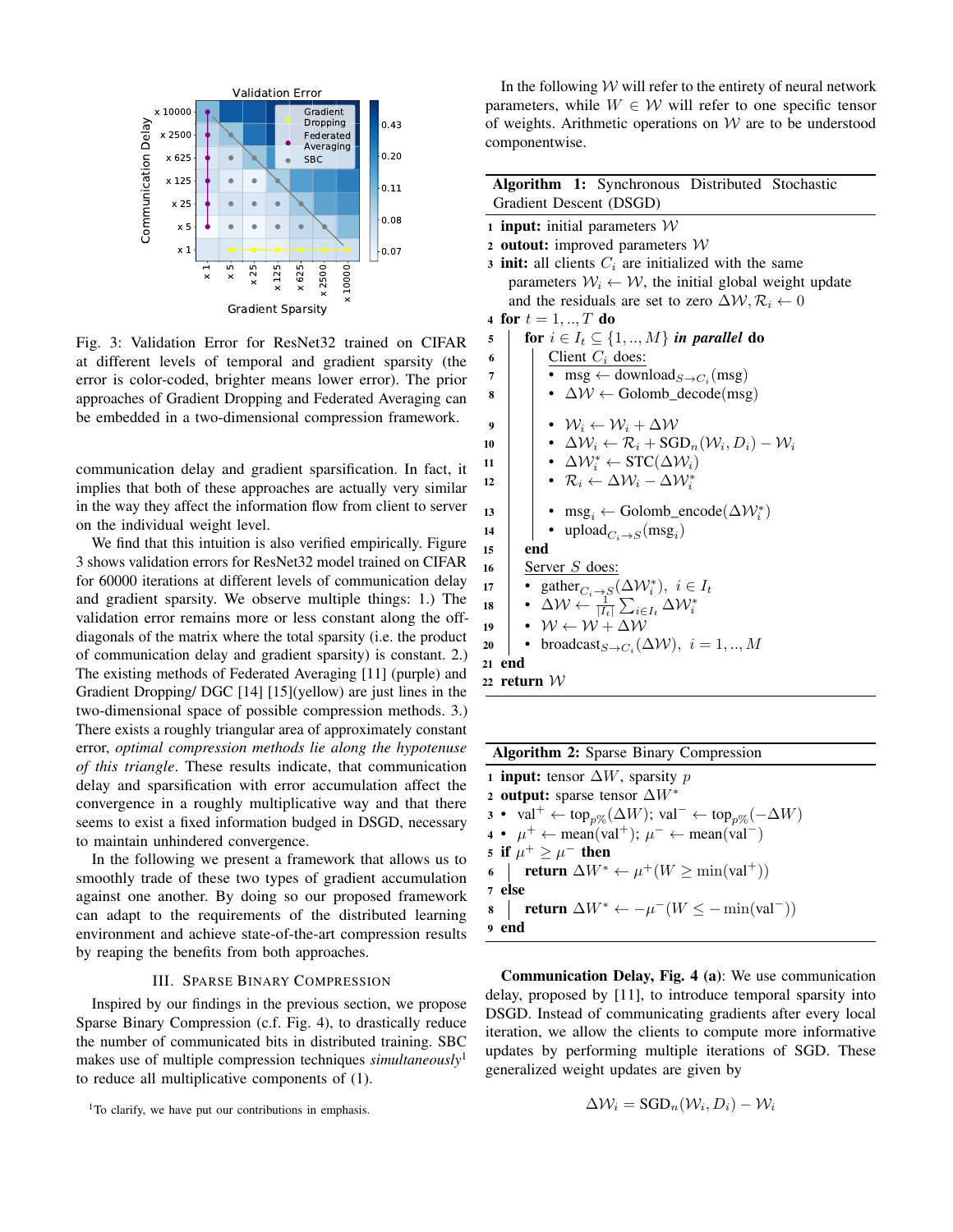

Fig. 4: Step-by-step explanation of techniques used in Sparse Binary Compression: (a) Illustrated is the traversal of the parameter space with regular DSGD (left) and Federated Averaging (right). With this form of communication delay, a bigger region of the loss surface can be traversed, in the same number of communication rounds. That way compression gains of up to  $\times1000$  are possible. After a number of iterations, the clients communicate their locally computed weight updates. (b) Before communication, the weight update is first sparsified, by dropping all but the fraction  $p$  weight updates with the highest magnitude. This achieves up to  $\times1000$  compression gain. (c) Then the sparse weight update is binarized for an additional compression gain of approximately  $\times 3$ . (d) Finally, we optimally encode the positions of the non-zero elements, using Golomb encoding. This reduces the bit size of the compressed weight update by up to another  $\times 2$  compared to naive encoding.

| <b>Algorithm 3:</b> Golomb Position Encoding                                                                                                                          |  |  |  |  |  |  |
|-----------------------------------------------------------------------------------------------------------------------------------------------------------------------|--|--|--|--|--|--|
| 1 <b>input:</b> sparse tensor $\Delta W^*$ , sparsity p                                                                                                               |  |  |  |  |  |  |
| 2 <b>output:</b> binary message msg                                                                                                                                   |  |  |  |  |  |  |
| $3 \bullet \mathcal{I} \leftarrow \Delta W^*[:]_{\neq 0}$                                                                                                             |  |  |  |  |  |  |
| 4 • $\mathbf{b}^* \leftarrow 1 + \lfloor \log_2(\frac{\log(\phi-1)}{\log(1-n)}) \rfloor$                                                                              |  |  |  |  |  |  |
| 5 for $i = 1, ,  \mathcal{I} $ do                                                                                                                                     |  |  |  |  |  |  |
|                                                                                                                                                                       |  |  |  |  |  |  |
| 6<br>$\begin{array}{ c c c }\n\hline\n\bullet & d \leftarrow & \mathcal{I}_i - \mathcal{I}_{i-1} \\ \bullet & q \leftarrow & (d-1) \text{ div } 2^{b^*}\n\end{array}$ |  |  |  |  |  |  |
|                                                                                                                                                                       |  |  |  |  |  |  |
| 8<br>• $r \leftarrow (d-1) \mod 2^{b^*}$<br>• msg.add $(1, , 1, 0, \text{ binary}_{b^*}(r))$                                                                          |  |  |  |  |  |  |
| q times                                                                                                                                                               |  |  |  |  |  |  |
| 10 end                                                                                                                                                                |  |  |  |  |  |  |
| 11 <b>return</b> msg                                                                                                                                                  |  |  |  |  |  |  |

where  $\text{SGD}_n(\mathcal{W}_i, D_i)$  refers to the set of weights obtained by performing *n* iterations of stochastic gradient descent on  $W_i$ , while sampling mini-batches from the i-th client's training data  $D_i$ . Empirical analysis by [11] suggests that communication can be delayed drastically, with only marginal degradation of accuracy. For  $n = 1$  we obtain regular DSGD.

Sparse Binarization, Fig. 4 (b), (c): Inspired by the works of [15] [12] [10] and [14] we use the magnitude of an individual weight within a weight update as a heuristic for it's importance. First, we set all but the fraction  $p$  biggest and fraction  $p$ smallest weight updates to zero. Next, we compute the mean of all remaining positive and all remaining negative weight updates independently. If the positive mean  $\mu^+$  is bigger than *the absolute negative mean* µ <sup>−</sup>*, we set all negative values to zero and all positive values to the positive mean and vice versa*. The method is illustrated in Fig. 4 and formalized in Algorithm 2. Finding the fraction  $p$  smallest and biggest values in a vector W requires  $\mathcal{O}(|W|)$  operations, where |W| refers to the number of elements in  $W$  [26]. [15] suggest to reduce the

computational cost of this operation, by randomly subsampling from W. However this comes at the cost of introducing (unbiased) noise in the amount of sparsity. Luckily, in our approach communication rounds (and thus compressions) are relatively infrequent, which helps to marginalize the overhead of the sparsification. *Quantizing the non-zero elements of the sparsified weight update to the mean reduces the required value bits*  $\bar{b}_{val}$  *from 32 to 0.* This translates to a reduction in communication cost by a factor of around  $\times 3$ . We can get away with averaging out the non-zero weight updates because they are relatively homogeneous in value and because we accumulate our compression errors.

Residual Accumulation, Fig. 4 (d): It is well established [15] [12] [14] [20] that the convergence in sparsified DSGD can be greatly accelerated by accumulating the error that arises from only sending sparse approximations of the weight updates. In Section II we showed that under simplifying assumptions on the SGD noise distribution residual accumulation reduces the SNR of the weight-updates, thus making them more informative. After every communication round, the residual is updated via

$$
\mathcal{R}_{\tau} = \sum_{t=1}^{\tau} (\Delta \mathcal{W}_t - \Delta \mathcal{W}_t^*) = \mathcal{R}_{\tau-1} + \Delta \mathcal{W}_{\tau} - \Delta \mathcal{W}_{\tau}^*.
$$
 (15)

Optimal Position Encoding, Fig. 4 (e): To communicate a set of sparse binary tensors produced by SGC, we only need to transfer the positions of the non-zero elements in the flattened tensors, along with one mean value  $(\mu^+$  or  $\mu^-)$  per tensor. Instead of communicating the absolute non-zero positions it is favorable to only communicate the distances between all nonzero elements. It is possible to show that for big values of  $|W|$ and  $k = p|W|$ , the distances are approximately geometrically distributed with success probability equal to the sparsity rate p. Therefore, we can optimally encode the distances using the Golomb code [27]. Golomb encoding reduces the average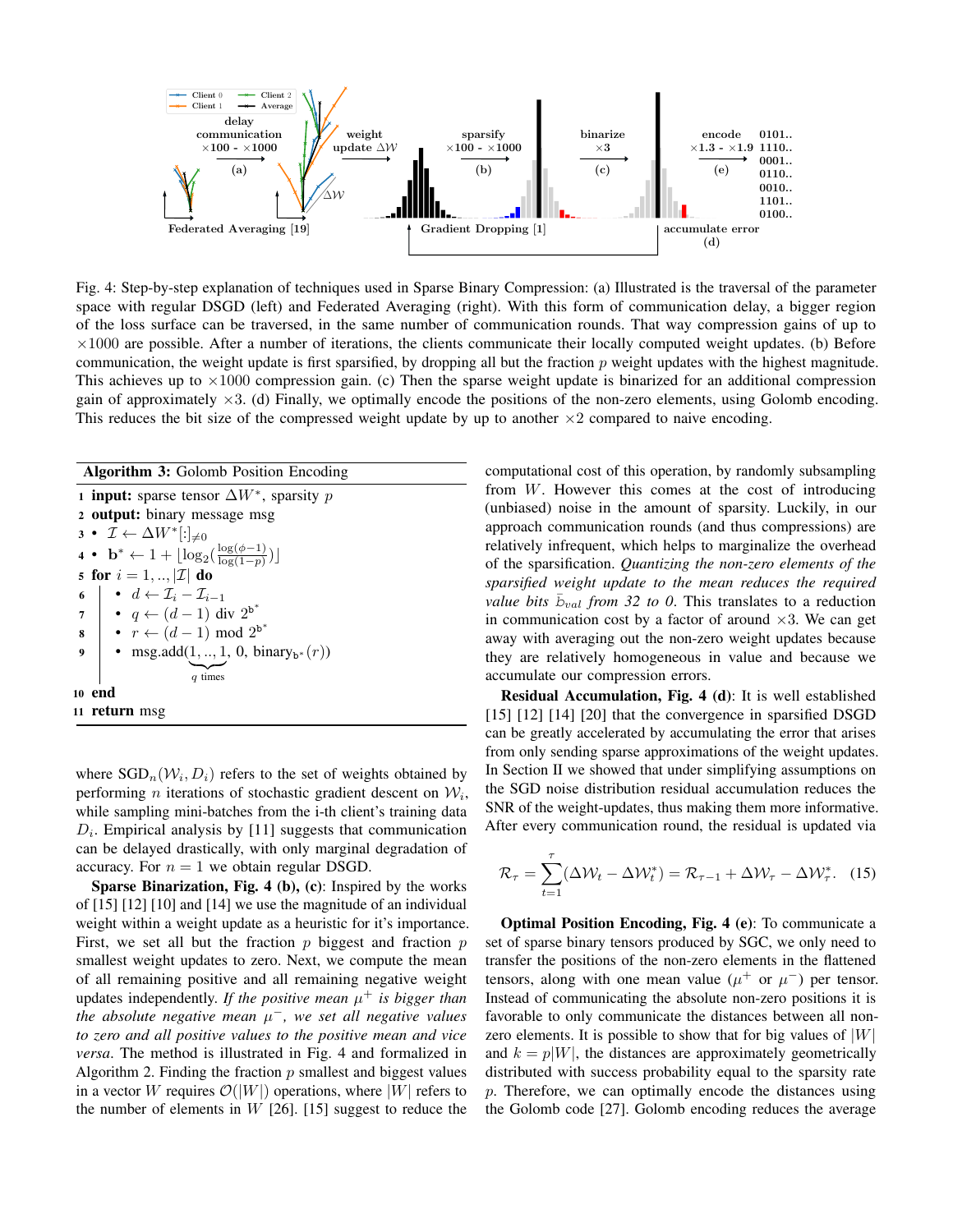number of position bits to

$$
\bar{\mathbf{b}}_{pos} = \mathbf{b}^* + \frac{1}{1 - (1 - p)^{2^{b^*}}},\tag{16}
$$

with  $\mathbf{b}^* = 1 + \lfloor \log_2(\frac{\log(\phi - 1)}{\log(1 - p)} \rfloor$  $\frac{\log(\phi-1)}{\log(1-p)})$  and  $\phi = \frac{\sqrt{5}+1}{2}$  being the golden ratio. For a sparsity rate of i.e.  $p = 0.01$ , we get  $\bar{b}_{pos} = 8.38$ , which translates to ×1.9 compression, compared to a naive distance encoding with 16 fixed bits. *While the overhead for encoding and decoding makes it unproductive to use Golomb encoding in the situation of [12], this overhead becomes negligible in our situation due to the infrequency of weight update exchange resulting from communication delay.* The encoding scheme is given in Algorithm 3.

Momentum Correction, Warm-up Training and Momentum Masking: [15] introduce multiple minor modifications to the vanilla Gradient Dropping method, to improve the convergence speed. We adopt momentum masking, while momentum correction is implicit to our approach.

Our proposed method is described in Algorithms 1, 2 and 3. Algorithm 1 describes how compression and residual accumulation can be introduced into DSGD. Algorithm 2 describes our compression method. Algorithm 3 describes the Golomb encoding. Table I compares theoretical asymptotic compression rates of different popular compression methods.

TABLE I: Theoretical asymptotic compression rates for different compression methods broken down into components. Only SBC reduces all multiplicative components of the total bitsize  $(c.f. (1))$ .

| Total Bits $=$ |                         | <b>Baseline</b> | SignSGD,<br>TernGrad,<br><b>OSGD</b> | DGC.<br>Strom | Federated<br>Averaging    | <b>STC</b>       |
|----------------|-------------------------|-----------------|--------------------------------------|---------------|---------------------------|------------------|
|                | Delay                   | 100%            | 100%                                 | 100%          | $0.1\% - 10\%$            | $0.1\% - 10\%$   |
| $\times$       | Sparsity                | 100%            | 100%                                 | $0.1\%$       | 100%                      | $0.1\% - 10\%$   |
| $\times \sum$  | Value Bits              | 32              | $1 - 8$                              | 32            | 32                        |                  |
|                | Pos. Bits               |                 |                                      | 16            |                           | $8 - 14$         |
|                | <b>Compression Rate</b> | $\times 1$      | $\times 4$ - $\times 32$             | $\times 666$  | $\times10$ - $\times1000$ | $- \times 40000$ |

### IV. EXPERIMENTS

## *A. Networks and Datasets*

We evaluate our method on commonly used convolutional and recurrent neural networks with millions of parameters, which we train on well-studied data sets that contain up to multiple millions of samples. We perform experiments with client numbers ranging from 4 to 400 to cover both the distributed training and federated learning use-case.

Image Classification: We run experiments for LeNet5- Caffe<sup>2</sup> on MNIST [29], ResNet18 and ResNet34 [4] on CIFAR-10 and CIFAR-100 [30] and ResNet50 on ILSVRC12 (ImageNet) [31]. We split the training data randomly into equally sized shards and assign one shard to every one of the clients. All models are trained using momentum SGD, except for LeNet5-Caffe, which is trained using the Adam optimizer [32]. Learning rate, weight intitiallization and data augmentation are as in the respective papers.

TABLE II: Final accuracy/perplexity achieved on the test split and average compression rate for different compression schemes in a distributed training setting with four clients on different models and datasets.

| Compression Method $\longrightarrow$ |             | <b>Baseline</b> | DGC <sup>3</sup> | Fed.<br>Avg. <sup>4</sup> | SBC(1)        | SBC(2)        | SBC(3)         |
|--------------------------------------|-------------|-----------------|------------------|---------------------------|---------------|---------------|----------------|
| LeNet5-Caffe<br>Accuracy             |             | 0.9946          | 0.994            | 0.994                     | 0.994         | 0.994         | 0.991          |
| @MNIST                               | Compression | $\times 1$      | $\times 718$     | $\times 500$              | $\times 2071$ | $\times 3166$ | $\times 24935$ |
| ResNet18                             | Accuracy    | 0.946           | 0.9383           | 0.9279                    | 0.9422        | 0.9435        | 0.9219         |
| @CIFAR10                             | Compression | $\times 1$      | $\times 768$     | $\times$ 1000             | $\times 2369$ | $\times 3491$ | $\times$ 31664 |
| ResNet <sub>34</sub><br>@CIFAR100    | Accuracy    | 0.773           | 0.767            | 0.7316                    | 0.767         | 0.7655        | 0.701          |
|                                      | Compression | $\times$ 1      | $\times 718$     | $\times 1000$             | $\times 2370$ | $\times 3166$ | $\times 31664$ |
| ResNet <sub>50</sub>                 | Accuracy    | 0.737           | 0.739            | 0.724                     | 0.735         | 0.737         | 0.728          |
| @ImageNet                            | Compression | $\times 1$      | $\times 601$     | $\times 1000$             | $\times 2569$ | $\times 3531$ | $\times 37208$ |
| WordLSTM<br>@PTB                     | Perplexity  | 76.02           | 75.98            | 76.37                     | 77.73         | 78.19         | 77.57          |
|                                      | Compression | $\times 1$      | $\times 719$     | $\times 1000$             | $\times 2371$ | $\times 3165$ | $\times 31658$ |
| WordLSTM*<br>@WIKI                   | Perplexity  | 101.5           | 102.318          | 131.51                    | 103.95        | 103.95        | 104.62         |
|                                      | Compression | $\times 1$      | $\times 719$     | $\times 1000$             | $\times 2371$ | $\times 3165$ | $\times 31657$ |

Language Modeling: We experiment with multilayer sequence-to-sequence LSTM models as described in [33] on the Penn Treebank (PTB) [34] and Wikitext-2 corpora for nextword prediction. The PTB dataset consists of a sequence 923000 training, and 82000 validation words, while the Wikitext-2 dataset contains 2088628 train and 245569 test words. On both datasets we train a two-layer LSTM model with 650 and 200 hidden units respectively ("WordLSTM" / "WordLSTM\*") with tied weights between encoder and decoder as described in [35]. The training data is split into consecutive subsequences of equal length, out of which we assign one to every client.

While the models we use in our experiments do not fully achieve state-of-the-art results on the respective tasks and datasets, they are still sufficient for the purpose of evaluating our compression method and demonstrate, that our method works well with common regularization techniques such as batch normalization [36] and dropout [37].

#### *B. Results*

We experiment with three configurations of our method: SBC (1) uses no communication delay and a gradient sparsity of 0.1%, SBC (2) uses 10 iterations of communication delay and 1% gradient sparsity and SBC (3) uses 100 iterations of communication delay and 1% gradient sparsity. Our decision for these points on the 2D grid of possible configurations is somewhat arbitrary. The experiments with SBC (1) serve the purpose of enabling us to directly compare our 0-value-bit quantization to the 32-value-bit Deep Gradient Compression  $[15]$ ).

Table II lists compression rates and final validation accuracies achieved by different compression methods, when applied to the training of neural networks on 5 different datasets. The number of iterations (forward-backward-passes) is held constant for all methods. On all benchmarks, our methods perform comparable to the baseline in terms of achieved accuracy, while communicating significantly less bits.

<sup>&</sup>lt;sup>2</sup>A modified version of LeNet5 from [28].

<sup>&</sup>lt;sup>3</sup>At a sparsity rate  $p = 0.1\%$  without warm-up training. The gradients are encoded with Golomb encoding prior to communication.

<sup>&</sup>lt;sup>4</sup>The compression rate is equal to the communication delay.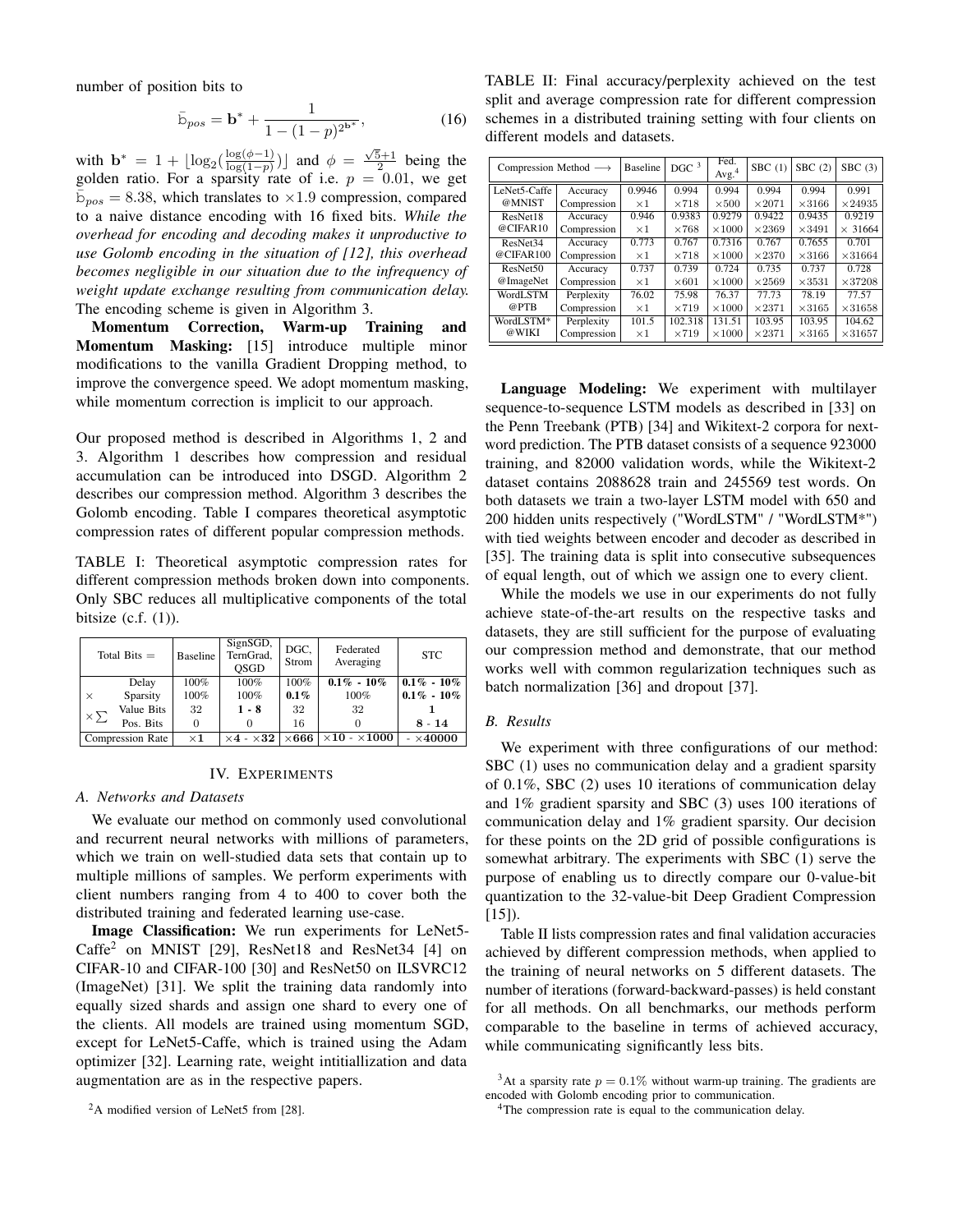TABLE III: Final accuracy achieved on the test split and average compression rate for different compression schemes in a federated learning setting with larger numbers of clients.

|                  | Compression Method $\longrightarrow$ |             | Baseline   | Gradient<br>Droping | Federated<br>Averaging | SBC(1)        | SBC(2)        |
|------------------|--------------------------------------|-------------|------------|---------------------|------------------------|---------------|---------------|
| $50\,$           | $ResNet18*5$                         | Accuracy    | 0.9254     | 0.9167              | 0.911                  | 0.921         | 0.902         |
|                  | @CIFAR10                             | Compression | $\times 1$ | $\times 713$        | $\times$ 100           | $\times 2362$ | $\times 3166$ |
| $\overline{100}$ | LeNet5-Caffe                         | Accuracy    | 0.979      | 0.9811              | 0.967                  | 0.979         | 0.9818        |
|                  | @MNIST                               | Compression | $\times 1$ | $\times 714$        | $\times$ 100           | $\times 2363$ | $\times 3165$ |
| 400              | LeNet5-Caffe                         | Accuracy    | 0.9758     | 0.9744              | 0.899                  | 0.9731        | 0.9733        |
|                  | @MNIST                               | Compression | $\times 1$ | $\times 714$        | $\times100$            | $\times 2363$ | $\times 3165$ |

Figure 6 shows convergence speed in terms of iterations for ResNet50 trained on ImageNet. The convergence speed is only marginally affected, by SBC. In the first 30 epochs SBC (3) even achieves the highest accuracy, using about  $\times 37000$  less bits than the baseline. In total, SBC (3) reduces the upstream communication on this benchmark from 125 *terabytes* to 3.35 gigabytes for every participating client (c.f. Fig. 5). After the learning rate is lowered in epochs 30 and 60 progress slows down for SBC (3) relative to the methods which do not use communication delay. In direct comparison SBC (1) performs very similar to Gradient Dropping, while using about  $\times$  4 less bits (that is  $\times 2569$  less bits than the baseline).

Next, we investigate the behavior of our method for higher numbers of clients. Table III shows results for a training setting with 50, 100 and 400 clients on MNIST and CIFAR10. We can see that as the number of clients grows, Federated Averaging starts to noticeably slow down the convergence and degrades the final accuracy, even if we reduce the delay period to only 100 iterations. Our methods SBC (1) and (2) that rely more heavily on gradient sparsification perform much better in this setting and in some cases and closely match the baseline. This behavior is expected, as the more frequent exchange of gradient information in SBC (1) and (2) keeps all clients aligned, while they diverge further from one another for every iteration that communication is delayed in Federated Averaging. For detailed evaluation of federated learning in the non-i.i.d. setting, we refer the reader to [38].

# V. CONCLUSION

The gradient information for training deep neural networks with SGD is highly redundant (see e.g. [15]). We exploit this fact to the extreme by combining 3 powerful compression strategies and are able to achieve compression gains of up to *four orders* of magnitude with only a slight decrease in accuracy. More fundamentally, we present theoretical and empirical evidence suggesting that the formerly treated as separate compression methods of communication delay and gradient sparsification in fact can be viewed as two very similar forms of gradient delay that affect the convergence speed in a roughly multiplicative way. Based on this insight we propose a framework that is able to reap the benefits from both compression approaches and can smoothly adapt to





Fig. 5: Top-1 validation error vs number of transferred bits (loglog) for ResNet50 trained on ImageNet using different methods for compressed communication. Epochs 30 and 60 at which the learning rate is reduced are marked in the plot. Sparse Binary Compression converges similarly fast as the uncompressed baseline in terms of SGD iterations, while communicating *four orders of magnitude* less bits.



Fig. 6: Convergence speed of different methods for compressed communication for ResNet50 trained on ImageNet. Epochs 30 and 60 at which the learning rate is reduced are marked in the plot.

communication-constraints in the learning environment, such as network bandwidth and latency, and (SGD-)computation time as well as temporal inhomogeneities therein. This leads to advantages in both federated learning and data-parallel training of deep neural networks.

It remains an interesting direction of further research to perform federated learning with compressed representations of deep neural networks (e.g. [39]) and to investigate the learning process and the changes in representation with explanation methods [40], [41]. Furthermore, we aim to identify heuristics and theoretical insights that can help to choose the optimal balance between communication delay and sparsity to guide compression further towards optimality.